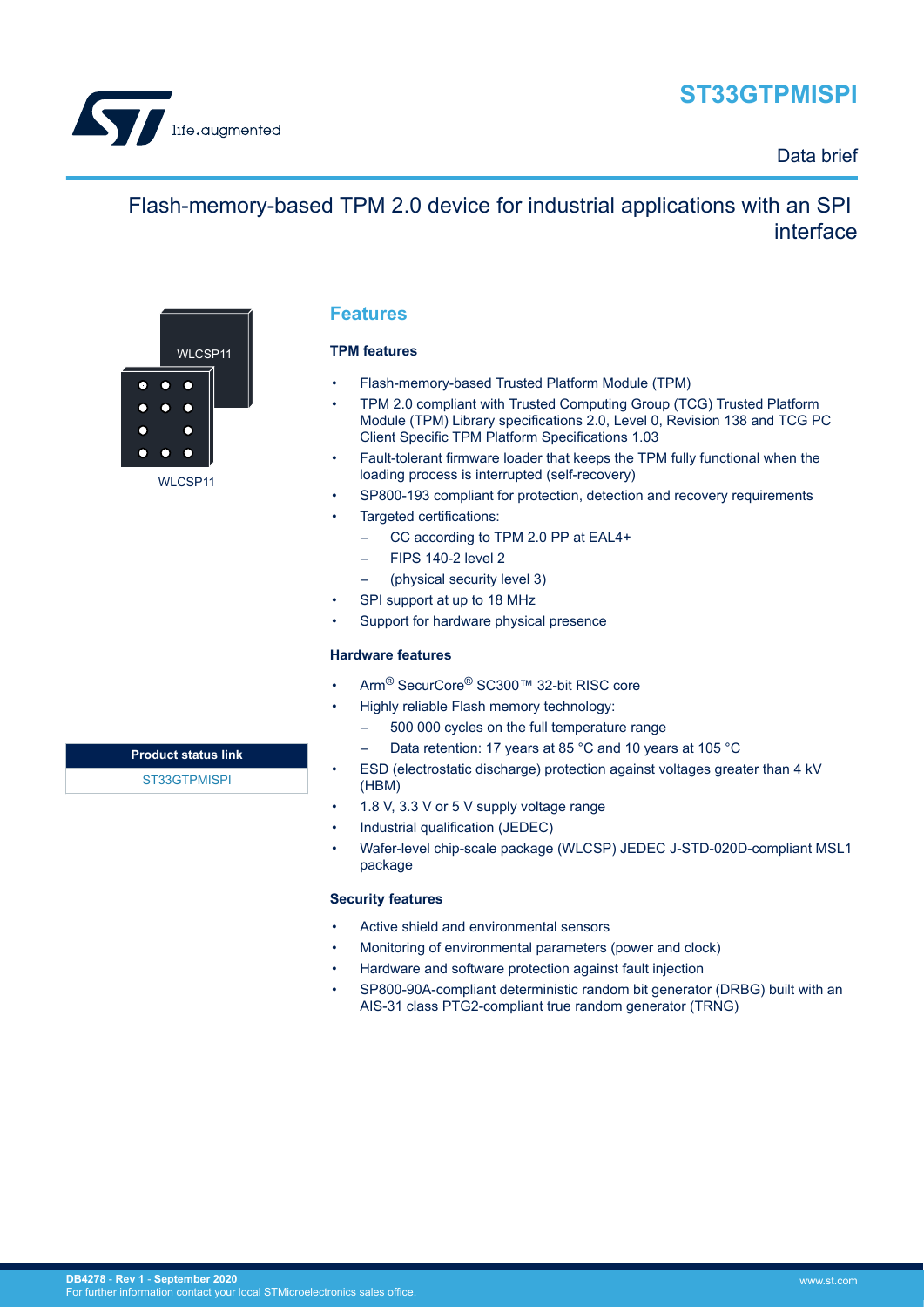- Cryptographic algorithms:
	- RSA key generation (1024 or 2048 bits)
	- RSA signature (RSASSA-PSS, RSASSA-PKCS1v1\_5)
	- RSA encryption (RSAES-OAEP, RSAESPKCS1-v1\_5)
	- SHA-1, SHA-2 (256 and 384 bits), SHA-3 (256 and 384 bits)
	- HMAC SHA-1, SHA-2 and SHA-3
	- AES-128,192 and 256 bits
	- TDES 192 bits
	- ECC (NIST P-256, P-384 curves): key generation, ECDH and ECDSA, **ECSchnorr**
	- ECDAA (BN-256 curve)
	- Device provided with 3 endorsement keys (EK) and EK certificates (RSA2048, ECC NIST P\_256 and ECC NIST P\_384)
	- Device provisioned with 3 RSA key pairs to reduce the TPM provisioning time

#### **Product compliance**

- Compliant with TCG test suite for TPM 2.0
- Common Criteria certifications:
	- EAL 4+ on TCG TPM2.0 protection profile
	- EAL 5+ on hardware
- Targets FIPS 140-2 level 2 certification (physical security level 3)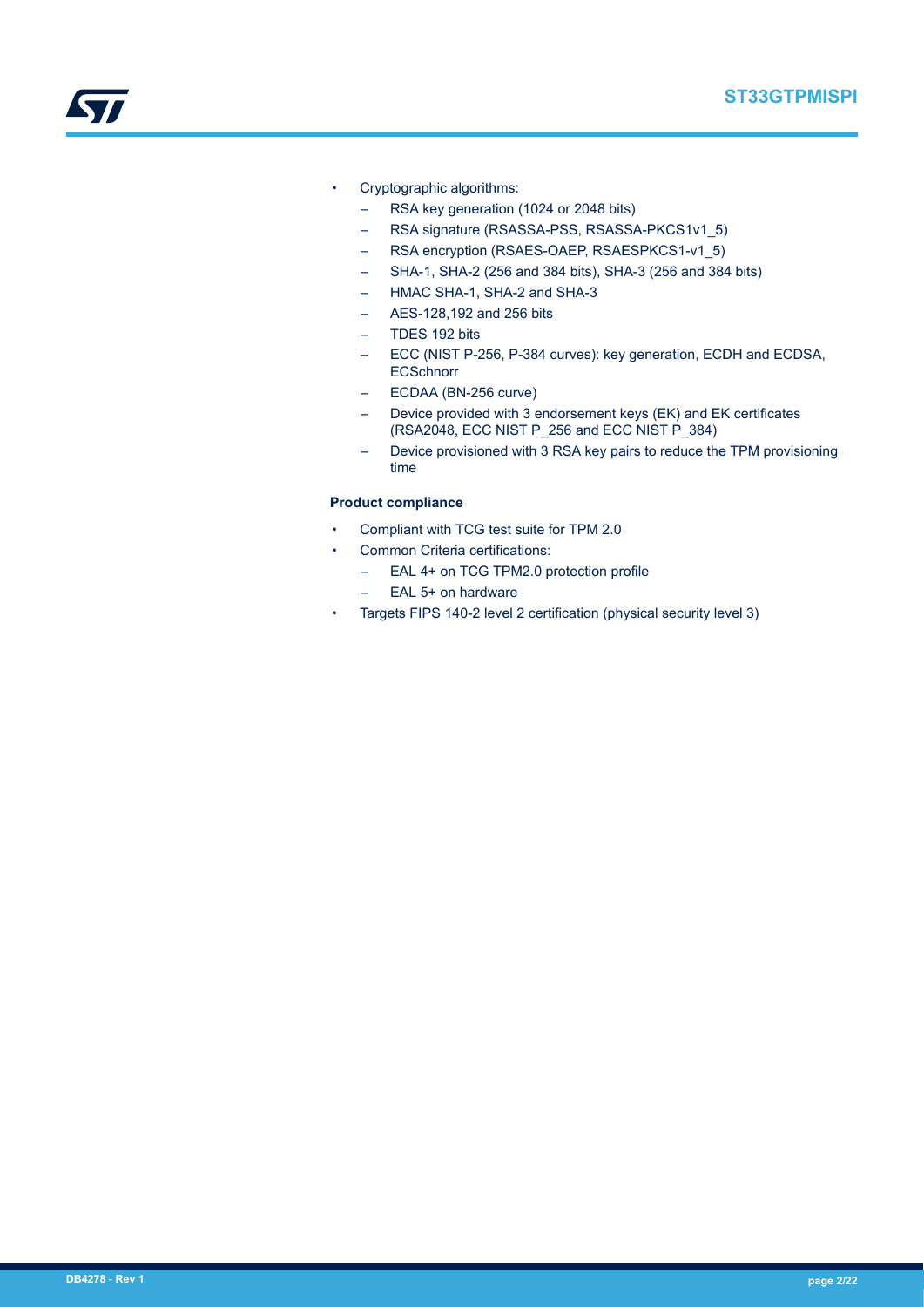<span id="page-2-0"></span>

## **1 Description**

The [ST33GTPMISPI](https://www.st.com/en/product/st33gtpmispi?ecmp=tt9470_gl_link_feb2019&rt=db&id=DB4278) is a cost-effective and high-performance trusted platform module (TPM) targeting industrial embedded systems.

The product implements the functions defined by the Trusted Computing Group (www.trustedcomputinggroup.org) in the TCG Trusted Platform Module Library Specifications version 2.0 Level 0 Revision 138 ([\[TPM 2.0 P1 r138\],](#page-16-0) [\[TPM 2.0 P2 r138\]](#page-16-0), [\[TPM 2.0 P3 r138\]](#page-16-0), [\[TPM 2.0 P4 r138\]](#page-16-0)) and errata version 1.4 [\[TPM 2.0 rev138 Err 1.4\]](#page-16-0). It is also based on the TCG PC client-specific TPM Platform specifications rev1.03 [\[PTP 2.0 r1.03\].](#page-16-0) The applicable protection profile is *TCG Protection Profile for PC Client Specific TPM 2.0* ([\[TPM 2.0 PP\]](#page-16-0)).

The product also supports the ability to upgrade the TPM firmware thanks to a persistent Flash memory loader application to support new standard evolutions.

### **1.1 Security certifications**

This product is CC certified according to TPM 2.0 PP at EAL4+.

#### **1.2 Hardware features**

The ST33GTPMISPI is based on a smartcard-class secure MCU that incorporates the most recent generation of Arm® processors for embedded secure systems. Its SecurCore® SC300™ 32-bit RISC core is built on the Cortex®-M3 core with additional security features to help to protect against advanced forms of attack.

The [ST33GTPMISPI](https://www.st.com/en/product/st33gtpmispi?ecmp=tt9470_gl_link_feb2019&rt=db&id=DB4278) offers a fast slave serial peripheral interface (SPI) supported by an embedded communication engine compliant with TCG PC client TPM Profile 1.03 [\[PTP 2.0 r1.03\]](#page-16-0).

The product features hardware accelerators for advanced cryptographic functions. The AES peripheral provides a secure AES (Advanced Encryption Standard) algorithm implementation, while the NESCRYPT cryptoprocessor efficiently supports public-key algorithms.

The ST33GTPMISPI comes in the WLCSP11 ECOPACK-compliant package. ECOPACK is an ST trademark.

*Note: Arm is a registered trademark of Arm Limited (or its subsidiaries) in the US and/or elsewhere.*



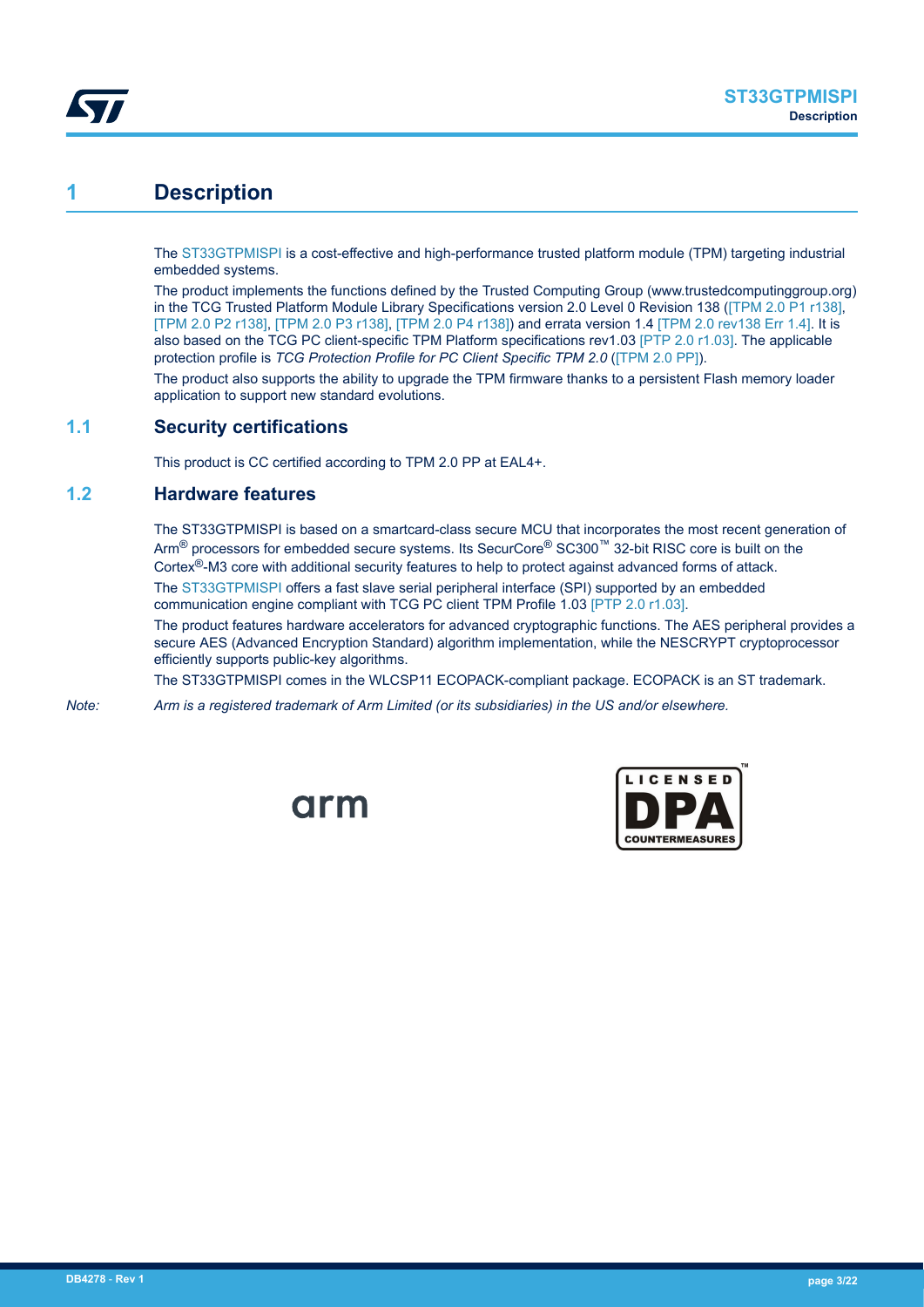<span id="page-3-0"></span>

# **2 Pin and signal descriptions**

The figure below gives the pinout of the WLCSP11 package in which the devices are delivered. The table describes the associated signals.

#### **Figure 1. WLCSP11 pinout (top view)**



#### **Table 1. Pin descriptions**

| <b>Signal</b>   | <b>Type</b> | <b>Description</b>                                                                                                                                                                                                            |
|-----------------|-------------|-------------------------------------------------------------------------------------------------------------------------------------------------------------------------------------------------------------------------------|
| <b>GPIO PP</b>  | Input       | <b>Physical Presence</b> , active high, internal pull-down. Used to indicate Physical Presence to the TPM<br>device. The GPIO function could be modified by activating the GPIOs mapped with the NV storage index<br>feature. |
| <b>VPS</b>      | Input       | <b>Power supply</b> . This pin must be connected to 1.8 V or 3.3 V DC power rail supplied by the motherboard.                                                                                                                 |
| <b>GND</b>      | Input       | GND has to be connected to the main motherboard ground.                                                                                                                                                                       |
| <b>SPI RST</b>  | Input       | <b>SPI Reset</b> active low, used to re-initialize the device. Must not be unconnected. External pull-up required<br>if the pin cannot be driven.                                                                             |
| SPI MISO        | Output      | <b>SPI</b> Master Input, Slave Output (output from slave)                                                                                                                                                                     |
| <b>SPI MOSI</b> | Input       | <b>SPI</b> Master Output, Slave Input (output from master)                                                                                                                                                                    |
| SPI CLK         | Input       | <b>SPI</b> Serial Clock (output from master)                                                                                                                                                                                  |
| <b>SPI CS</b>   | Input       | <b>SPI</b> Chip (or Slave) Select, internal pull-up (active low; output from master)                                                                                                                                          |
| <b>SPI PIRQ</b> | Output      | <b>SPI IRQ</b> active low, open drain, used by the TPM to generate an interrupt.                                                                                                                                              |
| <b>NiC</b>      |             | Not internally connected: not connected to the die. May be left unconnected but no impact on the TPM<br>device if connected.                                                                                                  |
| GPIO_LP         |             | By default: Used for activation and deactivation of the TPM Standby mode (TPMLowPowerByGpio).                                                                                                                                 |
|                 |             | The GPIO function could be modified by activating the GPIOs mapped with the NV storage index feature.                                                                                                                         |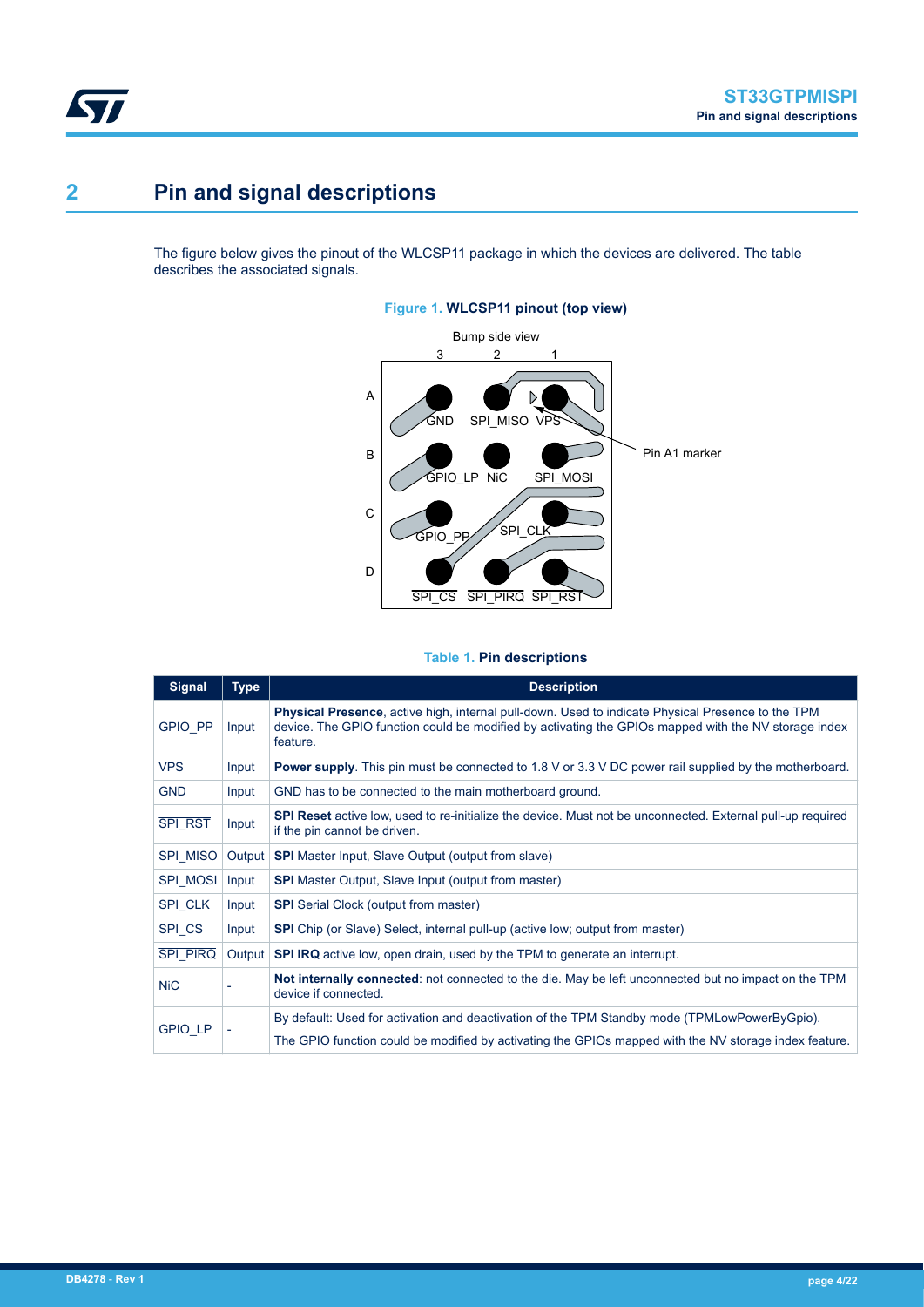## <span id="page-4-0"></span>**3 Integration guidance**

### **3.1 Typical hardware implementation**

The Physical Presence (PP) pin should be connected if platform implementation (at boot level) uses a hardware physical presence function.

The figure below shows the hardware implementation for the WLCSP11 package.



#### **Figure 2. Typical hardware implementation (WLCSP11 package)**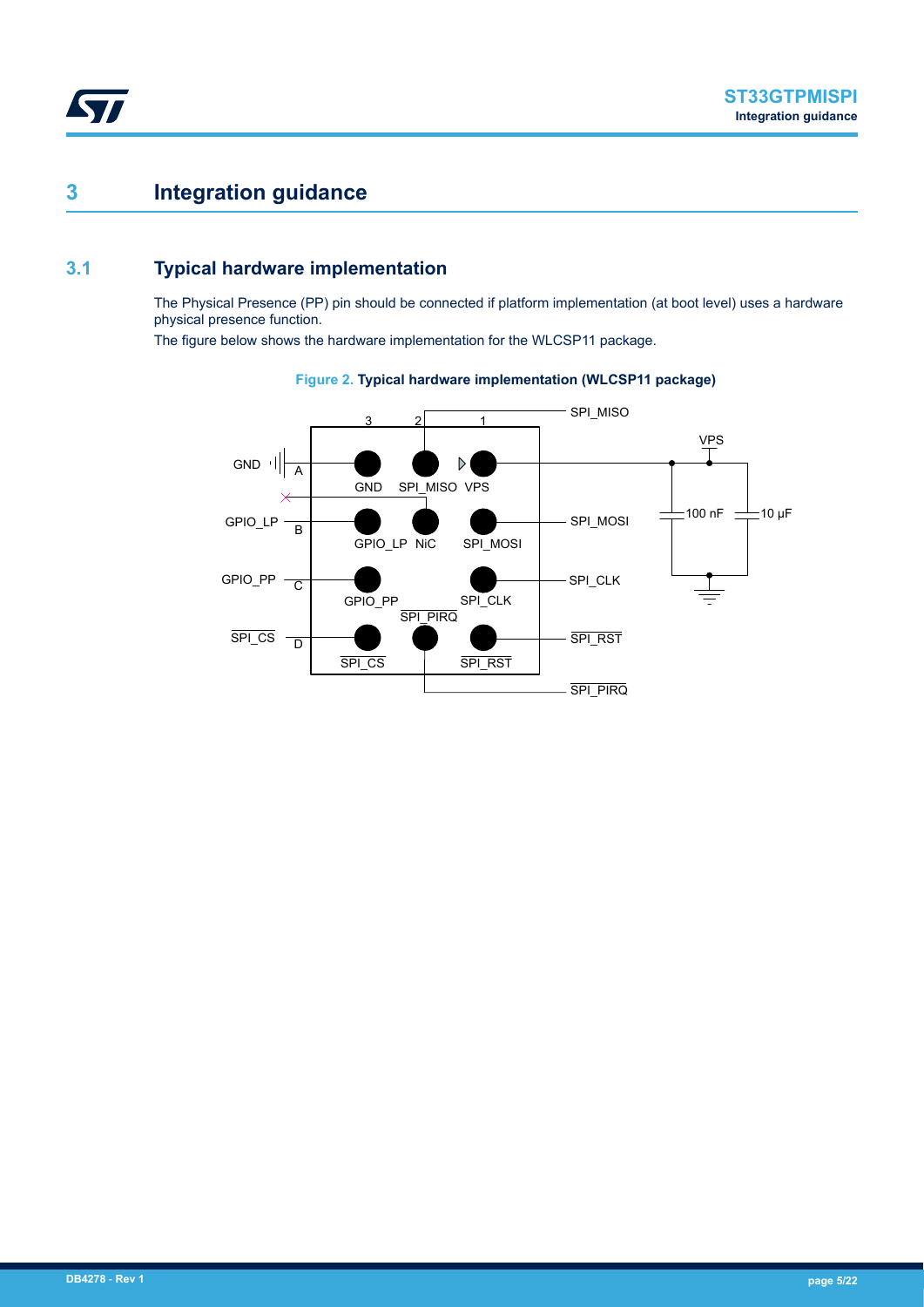<span id="page-5-0"></span>

## **3.2 Power supply filtering**

The power supply of the circuit must be filtered using the circuit shown in the figure below.

#### **Figure 3. Mandatory filtering capacitors on V<sub>PS</sub>**



1. 10 µF and 100 nF are recommended values. The minimum required capacitor value is 2.1 µF (2 µF in parallel with 100 nF).

#### **Table 2. Maximum V<sub>PS</sub> rising slope**

| <b>Symbol</b> | <b>Parameter</b>                     | <b>Value</b> | <b>Unit</b> |
|---------------|--------------------------------------|--------------|-------------|
| 5VPS          | Maximum V <sub>PS</sub> rising slope |              | $V/$ us     |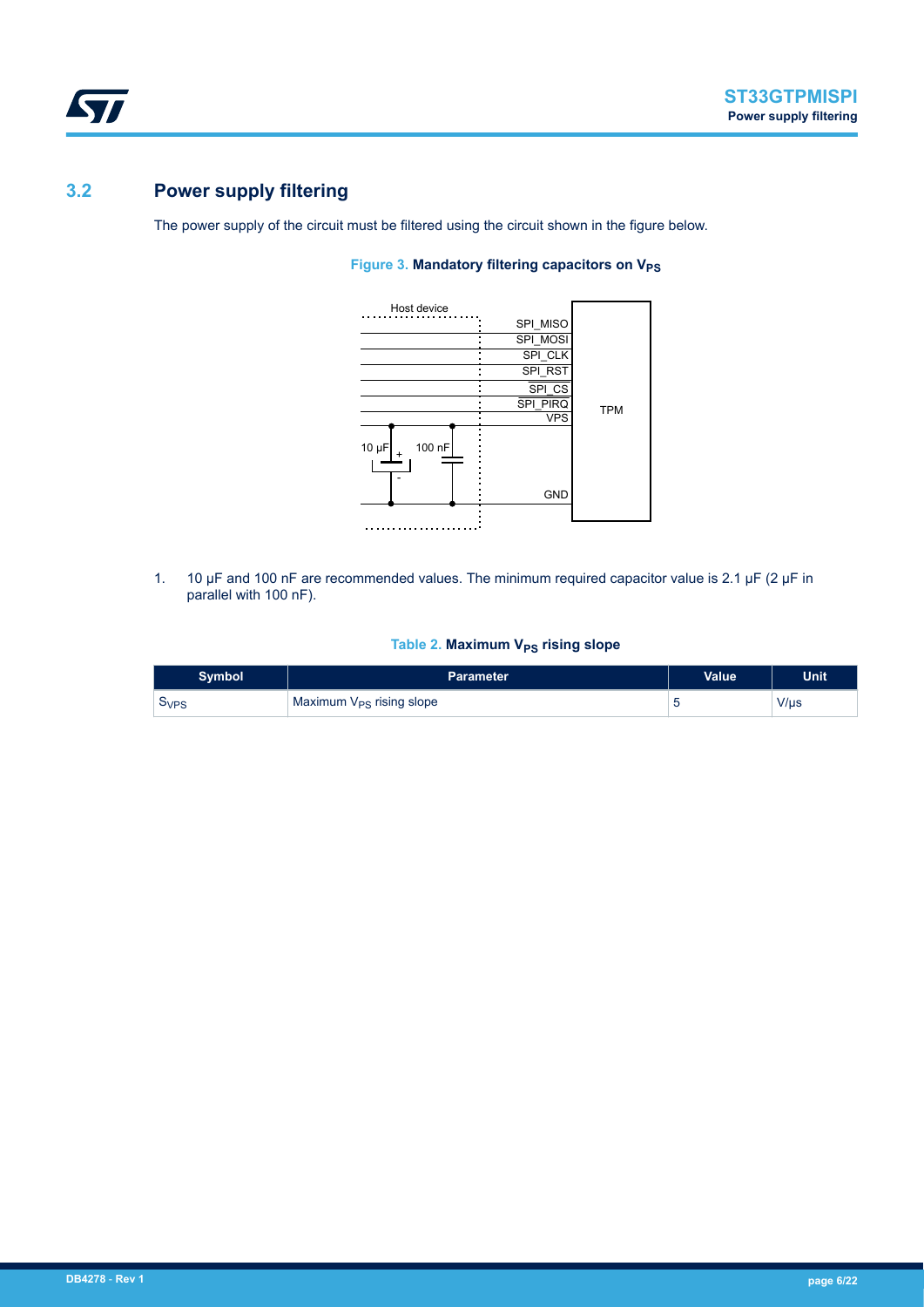## <span id="page-6-0"></span>**4 Package information**

In order to meet environmental requirements, ST offers these devices in different grades of [ECOPACK](https://www.st.com/ecopack) packages, depending on their level of environmental compliance. ECOPACK specifications, grade definitions and product status are available at: [www.st.com.](http://www.st.com) ECOPACK is an ST trademark.

### **4.1 WLCSP11 package information**

WLCSP11 stands for 2.549 × 2.745 mm 11-bump wafer-level chip-scale package.



#### **Figure 4. WLCSP11 – package outline**

- 1. Dimensions and tolerance as per ASME Y 14.5M 1994.
- 2. Dimension is measured at the maximum bump diameter parallel to primary datum Z.
- 3. Primary datum Z and seating plane are defined by the spherical crowns of the bump.
- 4. Bump position designation per JESD 95-1, SPP-010.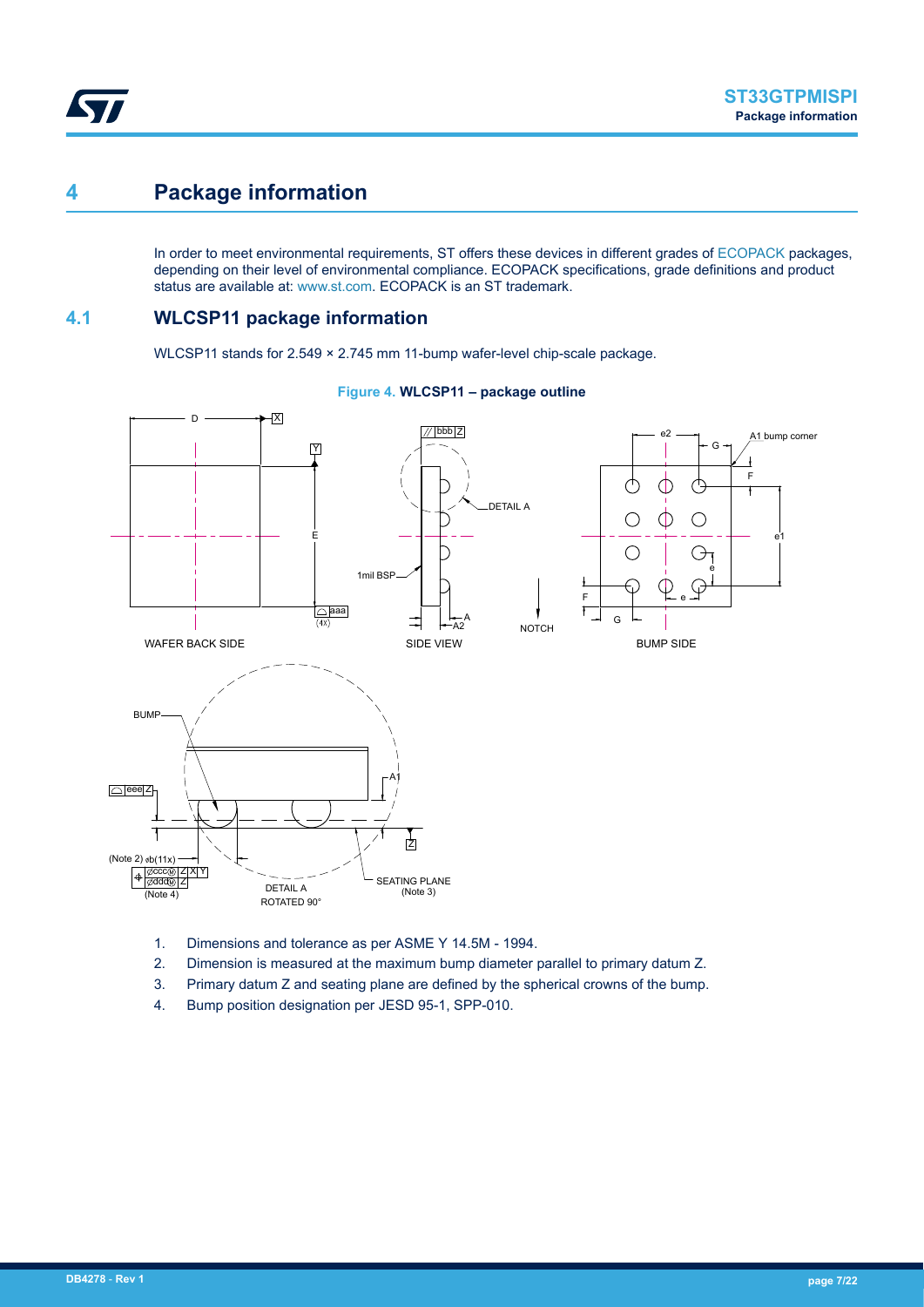<span id="page-7-0"></span>

| <b>Symbol</b>    |                          | <b>Millimeters</b> |                          | Inches <sup>(1)</sup>    |                          |                          |  |
|------------------|--------------------------|--------------------|--------------------------|--------------------------|--------------------------|--------------------------|--|
|                  | <b>Min</b>               | <b>Typ</b>         | <b>Max</b>               | <b>Min</b>               | <b>Typ</b>               | <b>Max</b>               |  |
| A                | $\overline{\phantom{a}}$ | -                  | 0.600                    | $\overline{\phantom{a}}$ | $\overline{\phantom{a}}$ | 0.0236                   |  |
| A1               | $\overline{\phantom{a}}$ | 0.190              | $\overline{\phantom{a}}$ | $\overline{\phantom{a}}$ | 0.0075                   | $\overline{\phantom{a}}$ |  |
| A2               | ۰                        | -                  | 0.395                    | $\overline{\phantom{a}}$ | ٠                        | 0.0156                   |  |
| b                | $\overline{\phantom{a}}$ | 0.270              | $\overline{\phantom{a}}$ | $\overline{\phantom{a}}$ | 0.0106                   | $\overline{\phantom{a}}$ |  |
| D                | $\overline{\phantom{a}}$ | 2.549              | 2.579                    | $\overline{\phantom{a}}$ | 0.1004                   | 0.1015                   |  |
| Е                | $\overline{\phantom{a}}$ | 2.745              | 2.775                    | $\overline{\phantom{a}}$ | 0.1081                   | 0.1092                   |  |
| e                | $\overline{\phantom{a}}$ | 0.650              | $\overline{\phantom{a}}$ | $\overline{\phantom{a}}$ | 0.0256                   | $\overline{\phantom{a}}$ |  |
| e <sub>1</sub>   | $\overline{\phantom{a}}$ | 1.950              | $\overline{\phantom{a}}$ | $\overline{\phantom{a}}$ | 0.0768                   | $\overline{\phantom{a}}$ |  |
| e2               | $\overline{\phantom{a}}$ | 1.300              | $\overline{\phantom{a}}$ | $\overline{\phantom{a}}$ | 0.0512                   | $\overline{\phantom{a}}$ |  |
| F                | $\overline{\phantom{a}}$ | 0.398              | $\overline{\phantom{a}}$ | $\overline{\phantom{a}}$ | 0.0157                   | $\overline{\phantom{a}}$ |  |
| G                | $\overline{\phantom{a}}$ | 0.625              | $\overline{\phantom{a}}$ | $\overline{\phantom{a}}$ | 0.02446                  | $\overline{\phantom{a}}$ |  |
| N <sup>(2)</sup> | $\overline{\phantom{a}}$ | 11                 | ۰                        | $\overline{\phantom{a}}$ | 11                       | $\overline{\phantom{a}}$ |  |
| aaa              | $\overline{\phantom{a}}$ | 0.110              | ۰                        | $\overline{\phantom{a}}$ | 0.0043                   | $\overline{\phantom{a}}$ |  |
| bbb              | $\overline{\phantom{a}}$ | 0.110              | $\overline{\phantom{a}}$ | $\overline{\phantom{a}}$ | 0.0043                   | $\overline{\phantom{a}}$ |  |
| ccc              | $\overline{\phantom{a}}$ | 0.110              | ۰                        | $\overline{\phantom{a}}$ | 0.0043                   | $\overline{\phantom{a}}$ |  |
| ddd              | $\overline{\phantom{a}}$ | 0.060              | ۰                        | $\overline{\phantom{a}}$ | 0.0024                   | ۰                        |  |
| eee              | $\overline{\phantom{a}}$ | 0.060              | ÷                        | $\overline{\phantom{a}}$ | 0.0024                   | $\overline{\phantom{a}}$ |  |

#### **Table 3. WLCSP11 - package mechanical data**

*1. Values in inches are converted from mm and rounded to 4 decimal digits.*

*2. N is the total number of terminals.*

## **4.2 PCB design and reflow recommendations**

The recommendations provided in this section apply to the WLCSP package only and must be considered as development guidance for PCB designer. It is linked to ST's package development and qualification procedure; as a result it must be fine-tuned and adapted according to customer process.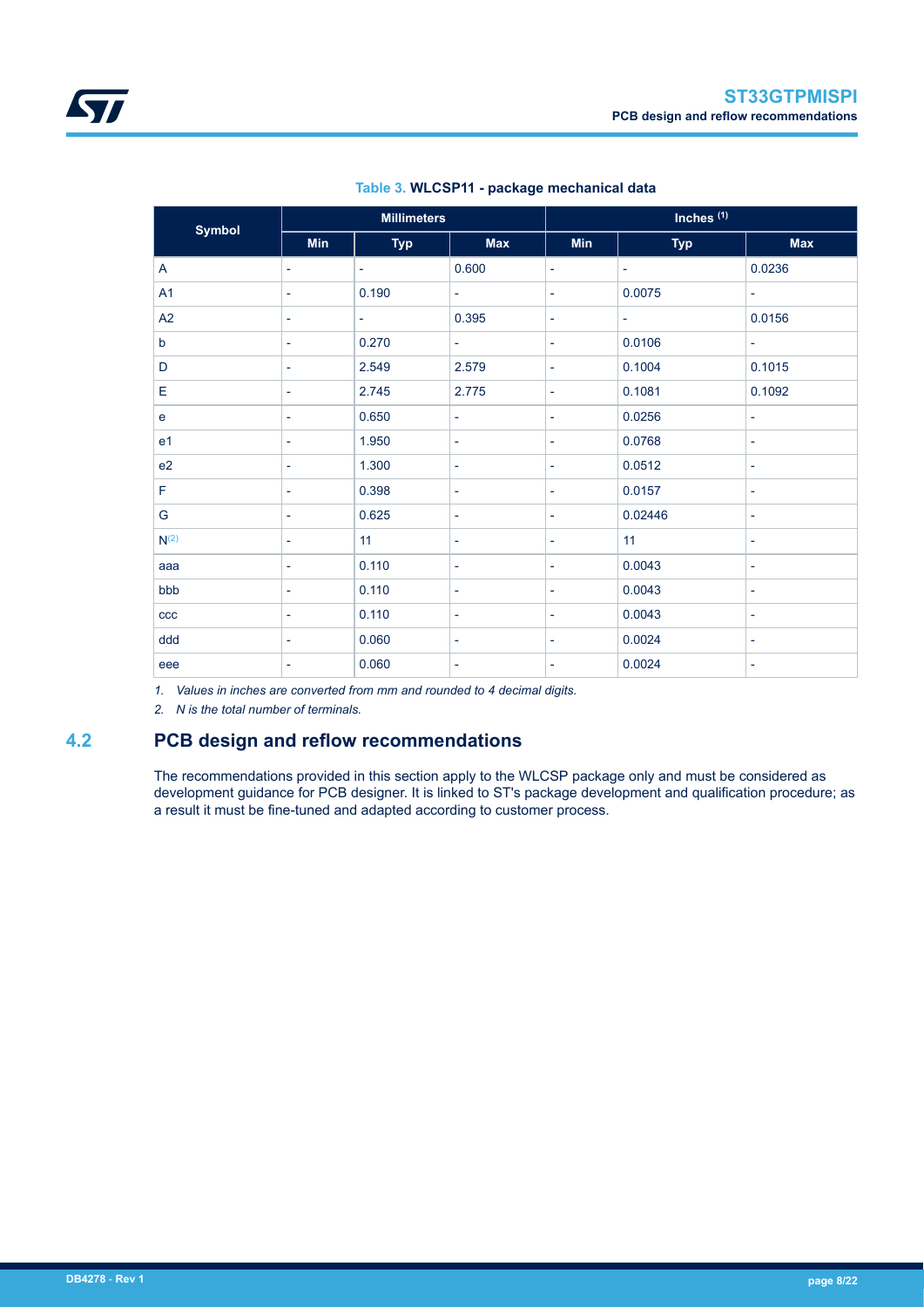<span id="page-8-0"></span>

#### **Figure 5. PCB landing pattern**



#### **Table 4. PCB design parameters**

| <b>Parameter</b>       | <b>Value</b> |
|------------------------|--------------|
| Solder pad width       | $230 \mu m$  |
| Solder mask opening    | $345 \mu m$  |
| Solder mask thickness  | $25 \mu m$   |
| Copper trace thickness | $30 \mu m$   |
| Copper trace width     | $80 \mu m$   |

This package is compliant with the IPC/JEDEC J-STD-020D specifications.

The ST WLCSP is ECOPACK compliant: In order to meet environmental requirements, ST offers ECOPACK packages. These packages have a lead-free second-level interconnect. The category of second-level interconnect is marked on the package and on the inner box label, in compliance with JEDEC Standard JESD97. The maximum ratings related to soldering conditions are also marked on the inner box label. ECOPACK is an ST trademark. ECOPACK specifications are available at www.st.com.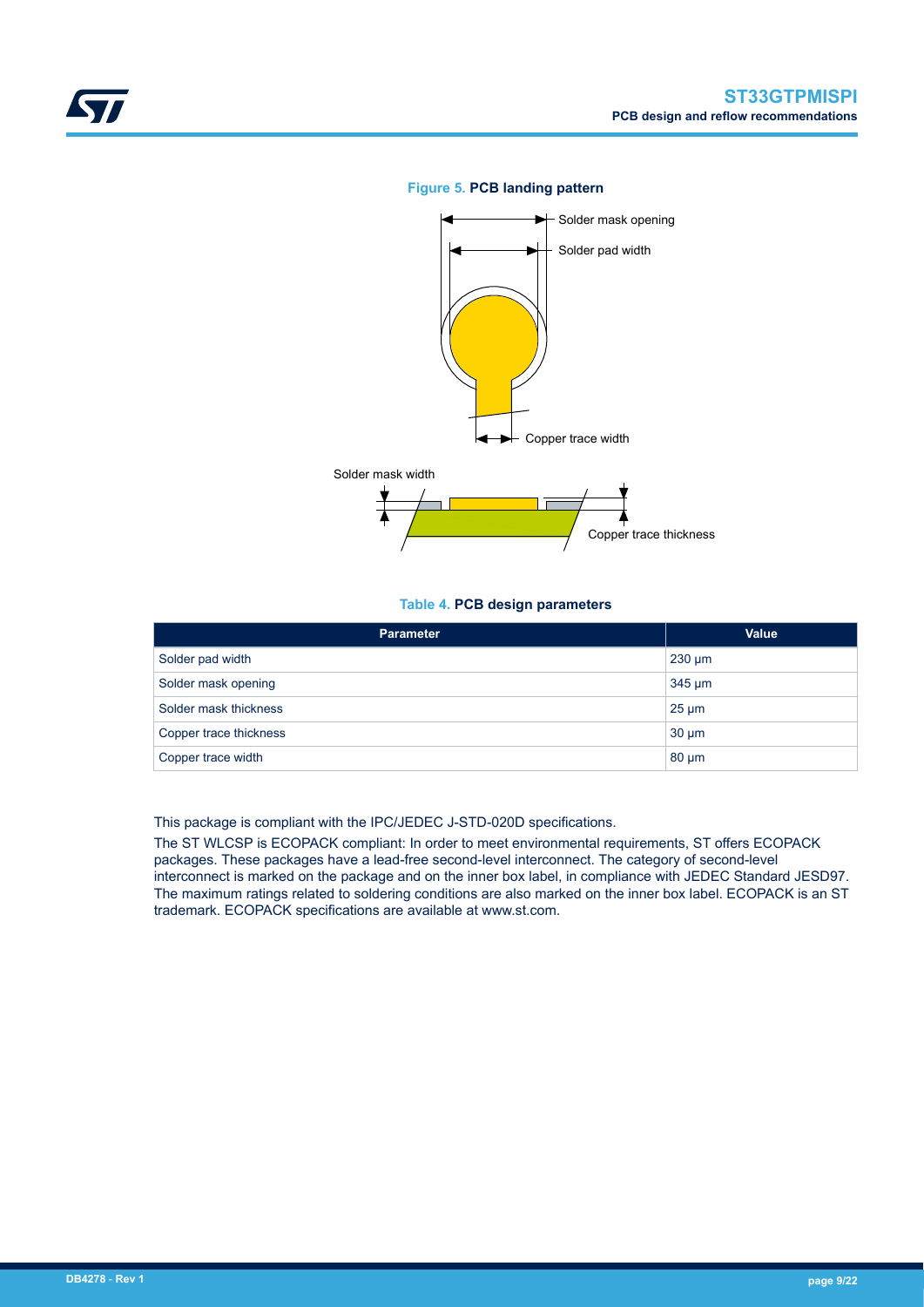<span id="page-9-0"></span>

#### **Figure 6. Reflow soldering temperature profile**

The previous figure shows the reflow soldering temperature profile (°C versus time) and the table below provides the critical reflow parameters (typical values).

#### **Table 5. Critical reflow parameters**

| <b>Parameter</b>                         | Value (typical)                     |
|------------------------------------------|-------------------------------------|
| Process step Lead-free solder: Ramp rate | 3 °C/s                              |
| Pre-heat                                 | 150 °C to 180 °C, 60 to 180 seconds |
| Time above liquidus (TAL)                | 220 $\degree$ C, 30 to 90 seconds   |
| Peak temperature                         | $255 °C + 5 °C$                     |
| Time within 5 °C of peak temperature     | 10 to 20 seconds                    |
| Ramp-down rate                           | $6 °C/s$ maximum                    |

### **4.3 WLCSP tape and reel packing**

Surface-mount packages can be supplied with tape and reel packing.

Reels are in plastic, either antistatic or conductive, with a black conductive cavity tape. The cover tape is transparent antistatic or conductive.

The devices are positioned in the cavities with the identifying pin (normally Pin "A1") on the same side as the sprocket holes in the tape.

The STMicroelectronics tape and reel specifications are compliant to the EIA 481-A standard specification.

#### **Table 6. WLCSPs on tape and reel**

| <b>Package</b>                                  | Quantity per reel |
|-------------------------------------------------|-------------------|
| 11-bump, wafer-level chip-scale package (WLCSP) | 5000              |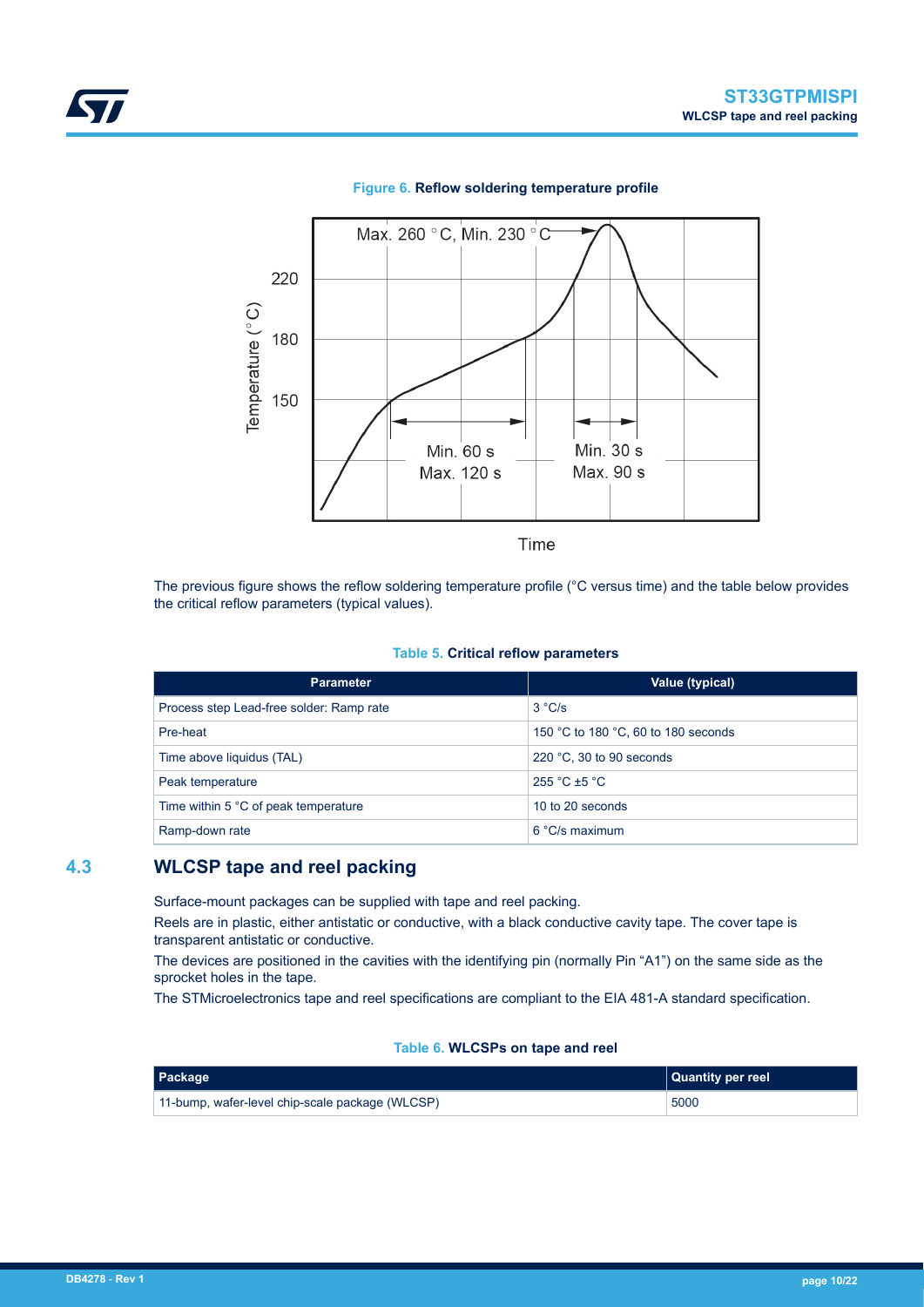#### **Figure 7. WLCSP11 reel diagram**



#### **Table 7. WLCSP11 reel dimensions**

All dimensions except for the reel diameter are in millimeters.

| Reel diameter |            |                   | $\sim$          |               | N        | $W1^{(1)}W$     | <b>W2W</b>  |
|---------------|------------|-------------------|-----------------|---------------|----------|-----------------|-------------|
| 13 inches     | 330 (typ.) | $2.2 \ (\pm 0.5)$ | 13 $(\pm 0.25)$ | $20.2$ (min.) | 4 inches | $12.4 (+2, -0)$ | 18.4 (max.) |

*1. Measured at hub.*

#### **Figure 8. WLCSP11 leader and trailer**



USER DIRECTION OF FEED

<span id="page-10-0"></span>ST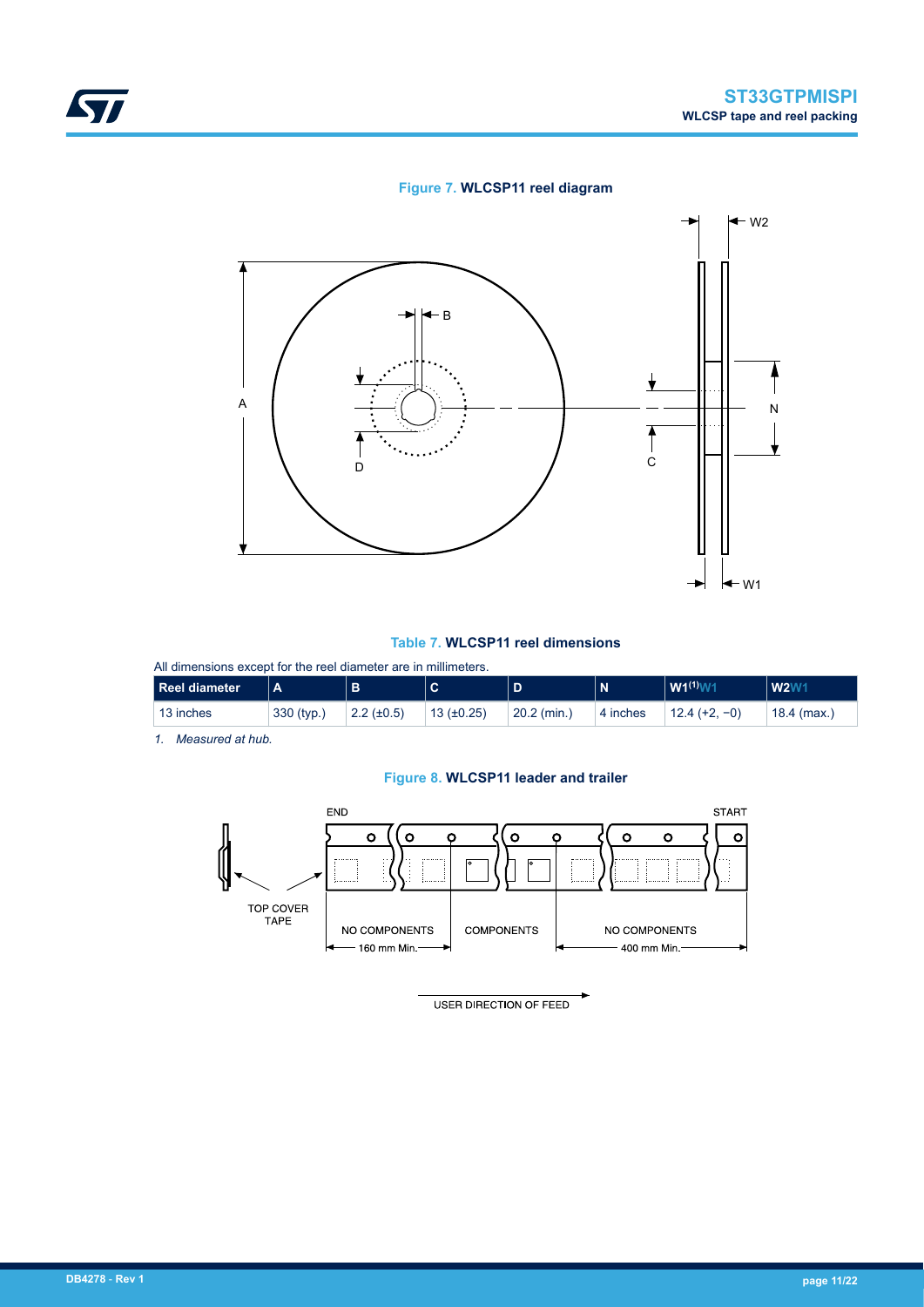#### **Figure 9. Embossed carrier tape for WLCSP11**

<span id="page-11-0"></span>

- 1. Cumulative tolerance of the sprocket hole pitch is ±0.2.
- 2. Pocket position relative to sprocket hole measured as the true position of the pocket, not the pocket hole.
- 3. Ao and Bo are measured on a plane at a distance R above the bottom of the pocket.
- 4. Drawing is not to scale.
- 5. Dimensions are in millimeters.

|  |  | Table 8. Carrier tape dimensions for WLCSP11 |  |  |
|--|--|----------------------------------------------|--|--|
|--|--|----------------------------------------------|--|--|

| D0          | D <sub>1</sub> |       |       | $\mathsf{Im}\;(\mathsf{max})\; \; \mathsf{K}\mathsf{o}$ |       | Ao    | <b>Bo</b> | P <sub>0</sub> | D <sub>1</sub> | <b>P2</b> | W           |
|-------------|----------------|-------|-------|---------------------------------------------------------|-------|-------|-----------|----------------|----------------|-----------|-------------|
| 1.50        | .00            | 1.75  | 5.50  | $\leq 0.25$                                             | 0.72  | 2.71  | 2.91      | 4.00           | 8.00           | 2.00      | 12.00       |
| $+0.1/-0.0$ | $+0.1/-0.0$    | ±0.10 | ±0.05 |                                                         | ±0.05 | ±0.05 | ±0.05     | ±0.            | ±0.1           | ±0.05     | $+0.3/-0.1$ |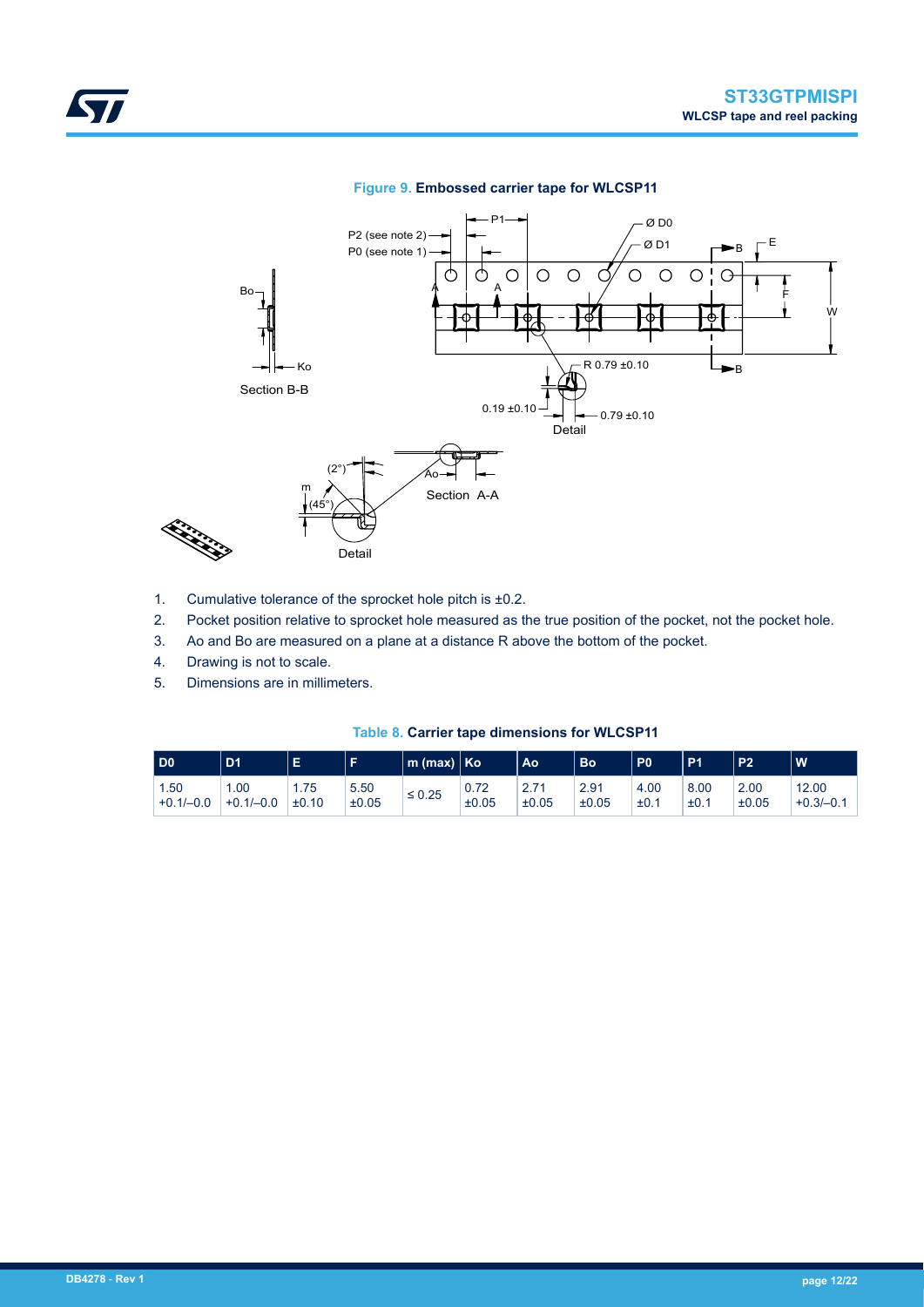<span id="page-12-0"></span>ST

## **5 Package marking information**

Parts marked as E or ES (for engineering sample) are not yet qualified and therefore not approved for use in production. ST is not responsible for any consequences resulting from such use. In no event will ST be liable for the customer using any of these engineering samples in production. ST's Quality department must be contacted prior to any decision to use these engineering samples to run a qualification activity.

#### **Figure 10. WLCSP11 standard marking example**



Legend:

- A: Marking area 8 digits E: Assembly week
- B: Marking area 8 digits F: Assembly plant
- $C: BE sequence$  G: Dot<sup>(1)</sup>
- 
- *1. The dot on the back side indicates the A1 ball location.*
- 
- 

D: Assembly year **H: Marking area – 5 digits**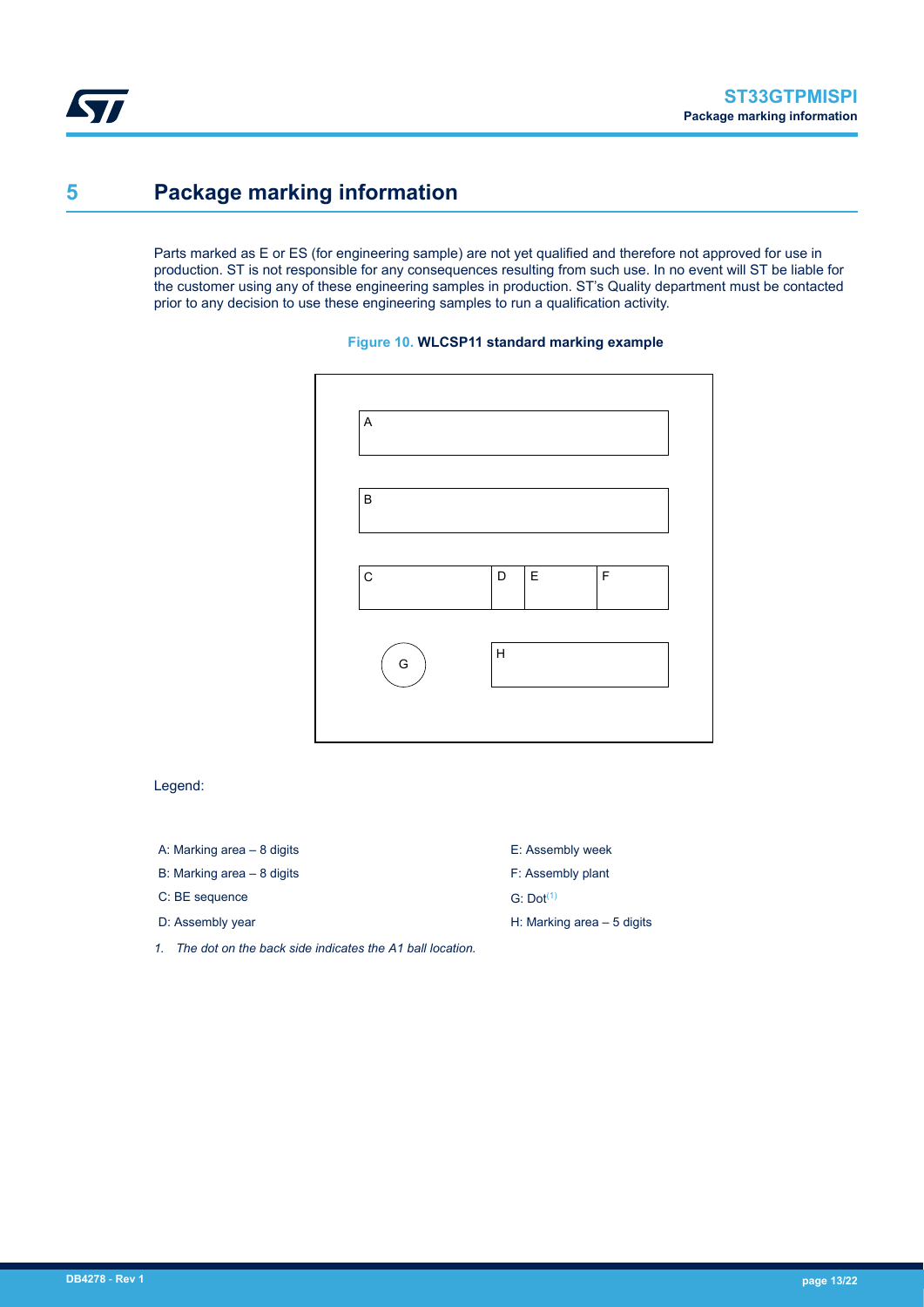<span id="page-13-0"></span>

# **6 Ordering information**

#### **Table 9. Ordering information for products supporting firmware 0x00 0x03 0x01 0x01 (0x0003.0x0101) (3.257) preloaded in factory**

| <b>Ordering code</b> | <b>Firmware version</b>                          | Operating temperature  <br>range | <b>Maximum SPI clock</b><br>frequency | Package        | area            | A marking B marking<br>area |
|----------------------|--------------------------------------------------|----------------------------------|---------------------------------------|----------------|-----------------|-----------------------------|
| ST33GTPMIWLFZE4      | 0x00 0x03 0x01 0x01<br>(0x00030x0101)<br>(3.257) | $-40$ °C to +105 °C              | 18 MHz                                | <b>WLCSP11</b> | <b>GTPMISPI</b> | <b>F7F4</b>                 |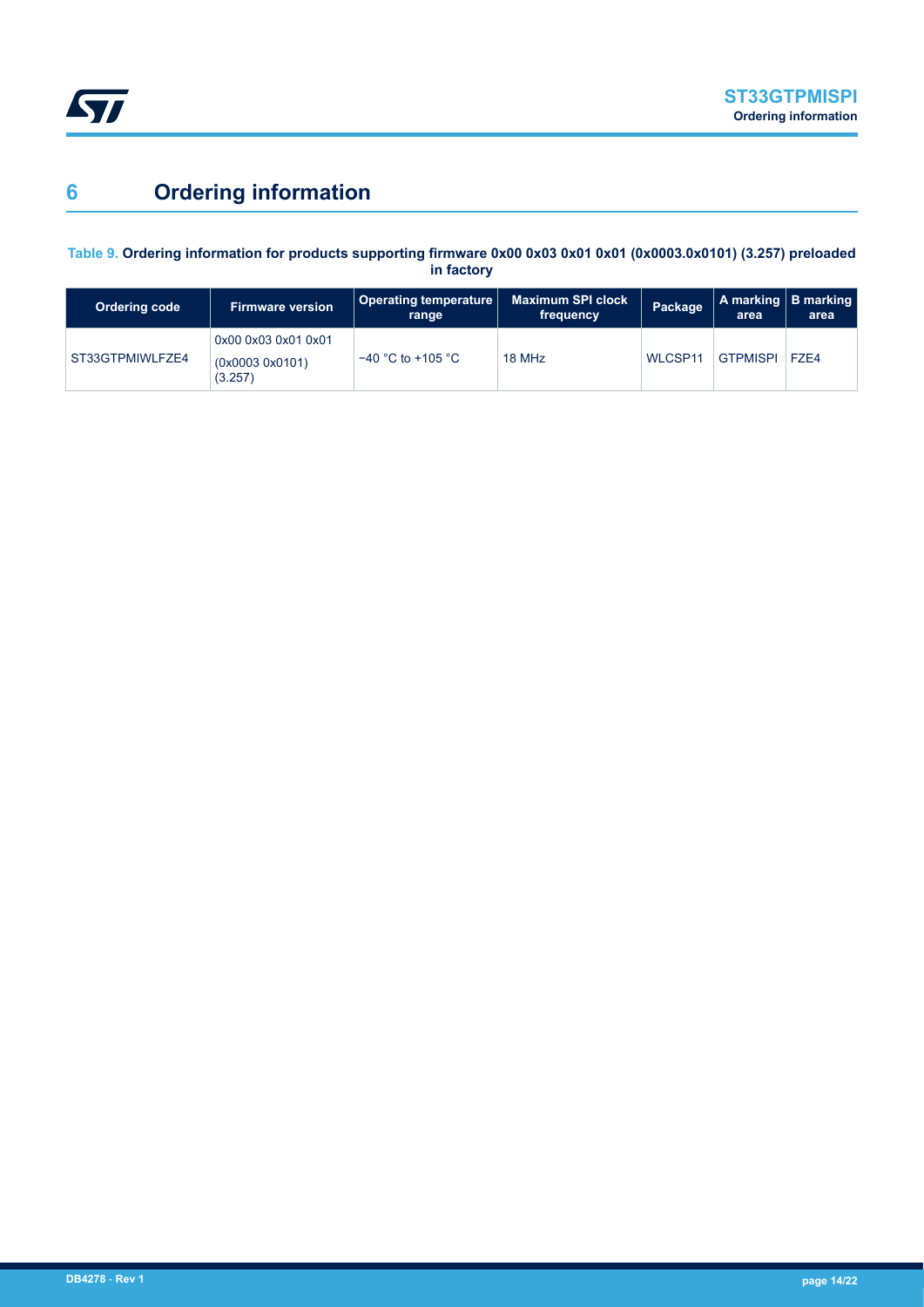<span id="page-14-0"></span>

# **7 Support and information**

Additional information regarding ST TPM devices can be obtained from the [www.st.com](http://www.st.com) website. For any specific support information you can contact STMicroelectronics through the following e-mail: *TPMsupport@list.st.com*.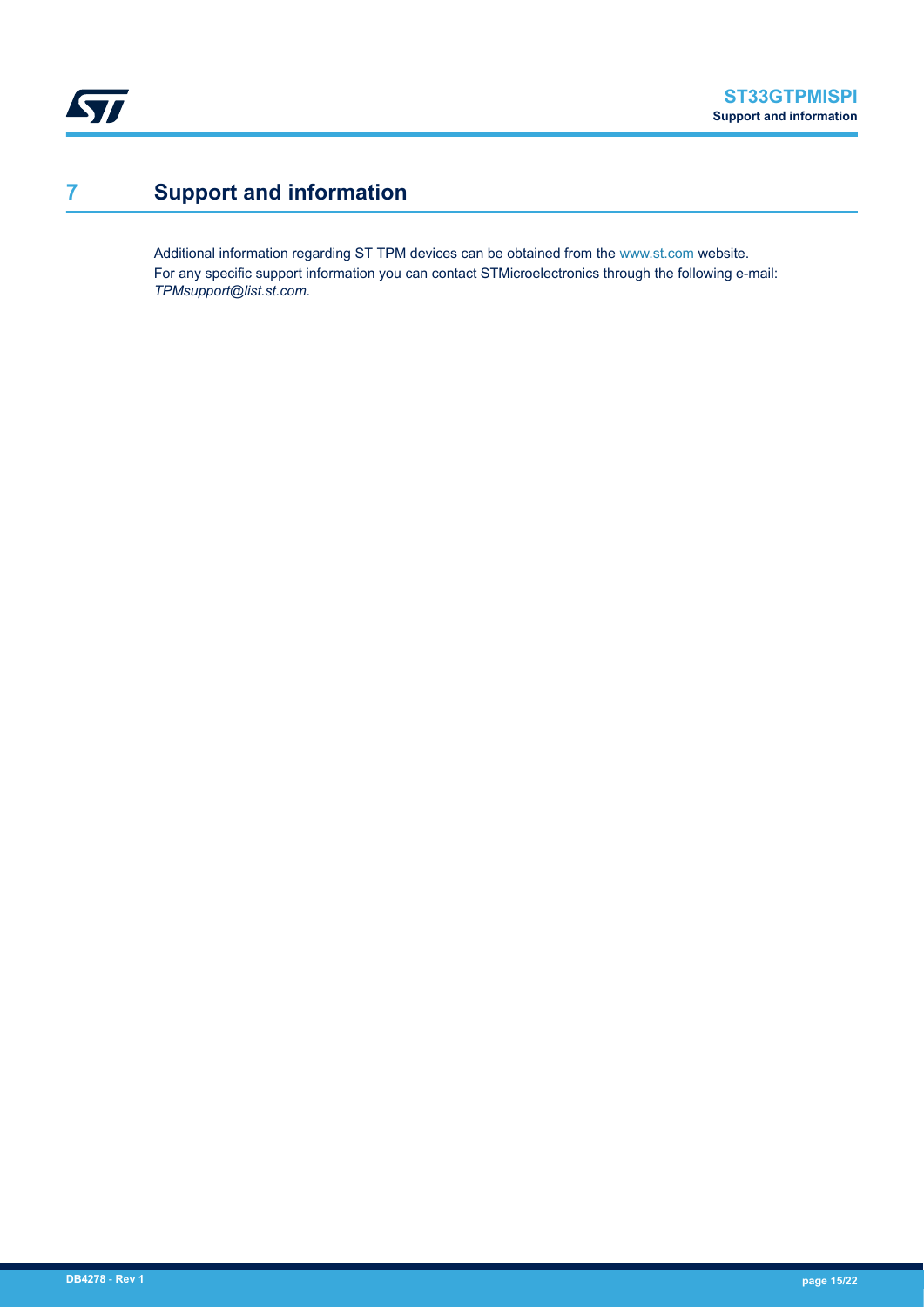# **Appendix A Terms and abbreviations**

<span id="page-15-0"></span>

| <b>Term</b>              | <b>Meaning</b>                                          |
|--------------------------|---------------------------------------------------------|
| <b>AES</b>               | <b>Advanced Encryption Standard</b>                     |
| СA                       | Certificate authority                                   |
| CС                       | Common Criteria                                         |
| <b>DRBG</b>              | Deterministic random-bit generator                      |
| <b>DAM</b>               | Dictionary attack mitigation mechanism                  |
| Data byte                | Byte from the TPM command or answer or register value.  |
| <b>DES</b>               | Data Encryption Standard                                |
| EC                       | <b>Elliptic curve</b>                                   |
| <b>ECDAA</b>             | Elliptic curve direct anonymous attestation (algorithm) |
| <b>ECDH</b>              | Elliptic curve Diffie-Hellman                           |
| EK                       | Endorsement key                                         |
| <b>FIPS</b>              | Federal Information Processing Standard                 |
| <b>GPIO</b>              | General-purpose I/O                                     |
| <b>HMAC</b>              | Keyed-Hashing for message authentication                |
| <b>HSM</b>               | Hardware security module                                |
| <b>NIST</b>              | National Institute of Standards and Technology          |
| <b>NV</b>                | Non-volatile (memory)                                   |
| <b>OEM</b>               | Original equipment manufacturer                         |
| <b>OIAP</b>              | Object-independent authorization protocol               |
| <b>OSAP</b>              | Object-specific authorization protocol                  |
| <b>PCR</b>               | <b>Platform Configuration Register</b>                  |
| <b>RSA</b>               | <b>Rivest Shamir Adelman</b>                            |
| <b>RTM</b>               | Root of trust for measurement                           |
| <b>RTR</b>               | Root of trust for reporting                             |
| <b>SHA</b>               | Secure Hash algorithm                                   |
| <b>SPI</b>               | Serial Peripheral Interface                             |
| <b>SRK</b>               | Storage root key                                        |
| <b>TCG</b>               | <b>Trusted Computed Group</b>                           |
| TIS                      | TPM interface specification                             |
| <b>TPM</b>               | <b>Trusted Platform Module</b>                          |
| <b>TRNG</b>              | True random-number generator                            |
| <b>TPME</b>              | <b>TPM</b> manufacturer                                 |
| <b>Transaction bytes</b> | All bytes from a TPM command or TPM answer.             |
| TSS                      | <b>TPM</b> software stack                               |

#### **Table 10. List of abbreviations**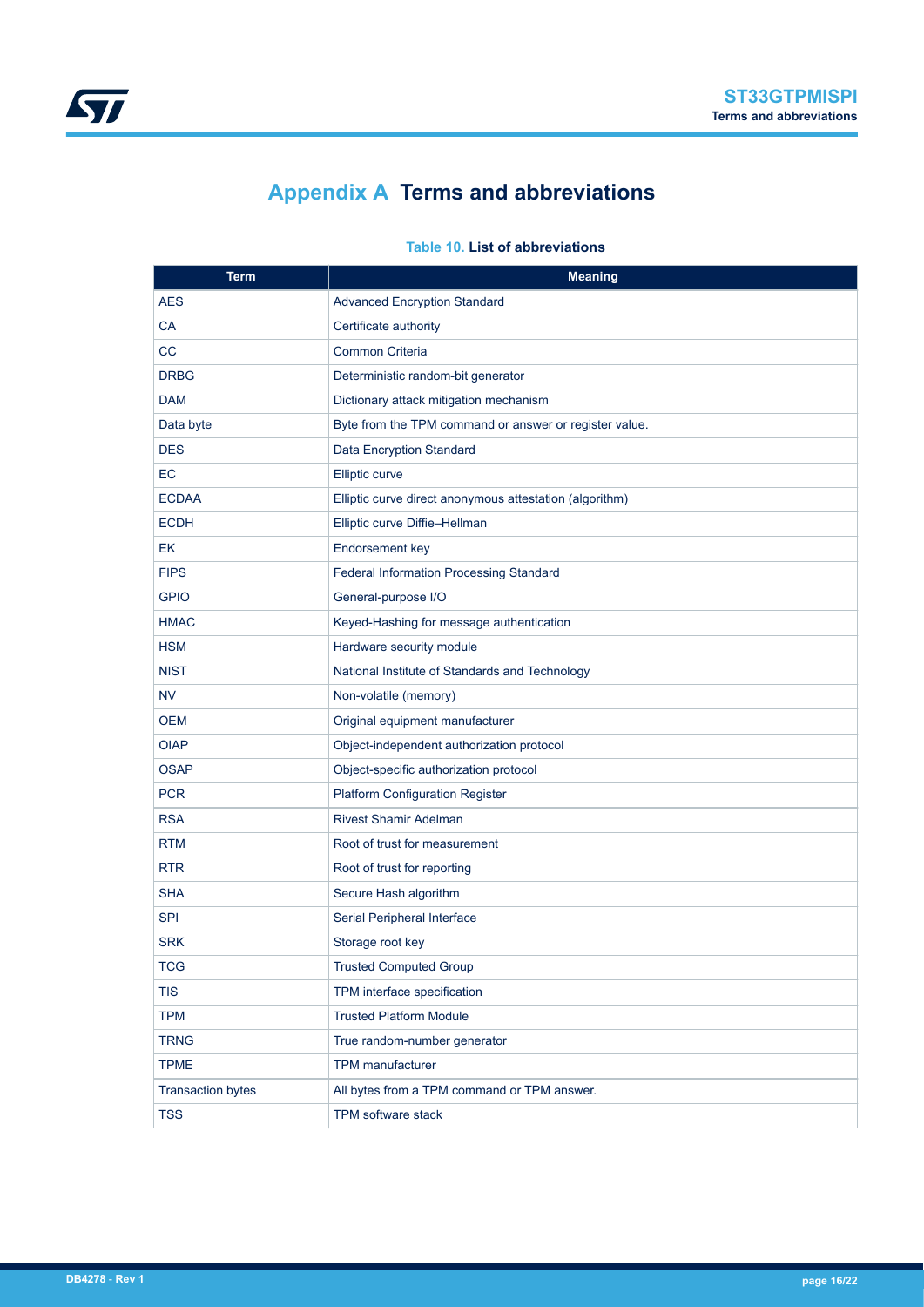<span id="page-16-0"></span>

# **Appendix B Referenced documents**

The following materials are to be used in conjunction with this document, or are referenced in it.

| [TPM 2.0 P1 r138] | TPM Library, Part 1, Architecture, Family 2.0, rev 1.38, TCG                                                                       |
|-------------------|------------------------------------------------------------------------------------------------------------------------------------|
| [TPM 2.0 P2 r138] | TPM Library, Part 2, Structures, Family 2.0, rev 1.38, TCG                                                                         |
| [TPM 2.0 P3 r138] | TPM Library, Part 3, Commands, Family 2.0, rev 1.38, TCG                                                                           |
| [TPM 2.0 P4 r138] | TPM Library, Part 4, Supporting routines, Family 2.0, rev 1.38, TCG                                                                |
|                   | [TPM 2.0 rev138 Err 1.4] TPM Library, Family 2.0, rev 1.38, Errata 1.4, January 8, 2018, TCG.                                      |
| [PTP 2.0 r1.03]   | TCG PC Client Specific Platform TPM Specification (PTP) - Version 2.0 Revision 1.03                                                |
| [PKCS#1]          | PKCS#1: v2.1 RSA Cryptography Standard, RSA Laboratories                                                                           |
| [AN2639]          | Application note, Soldering recommendations and package information for Lead-free ECOPACK®<br>microcontrollers. STMicroelectronics |
| [TPM 20 PP]       | Protection Profile PC Client Specific TPM, Family 2.0 Level 0 revision 1.38 (1.1), TCG.                                            |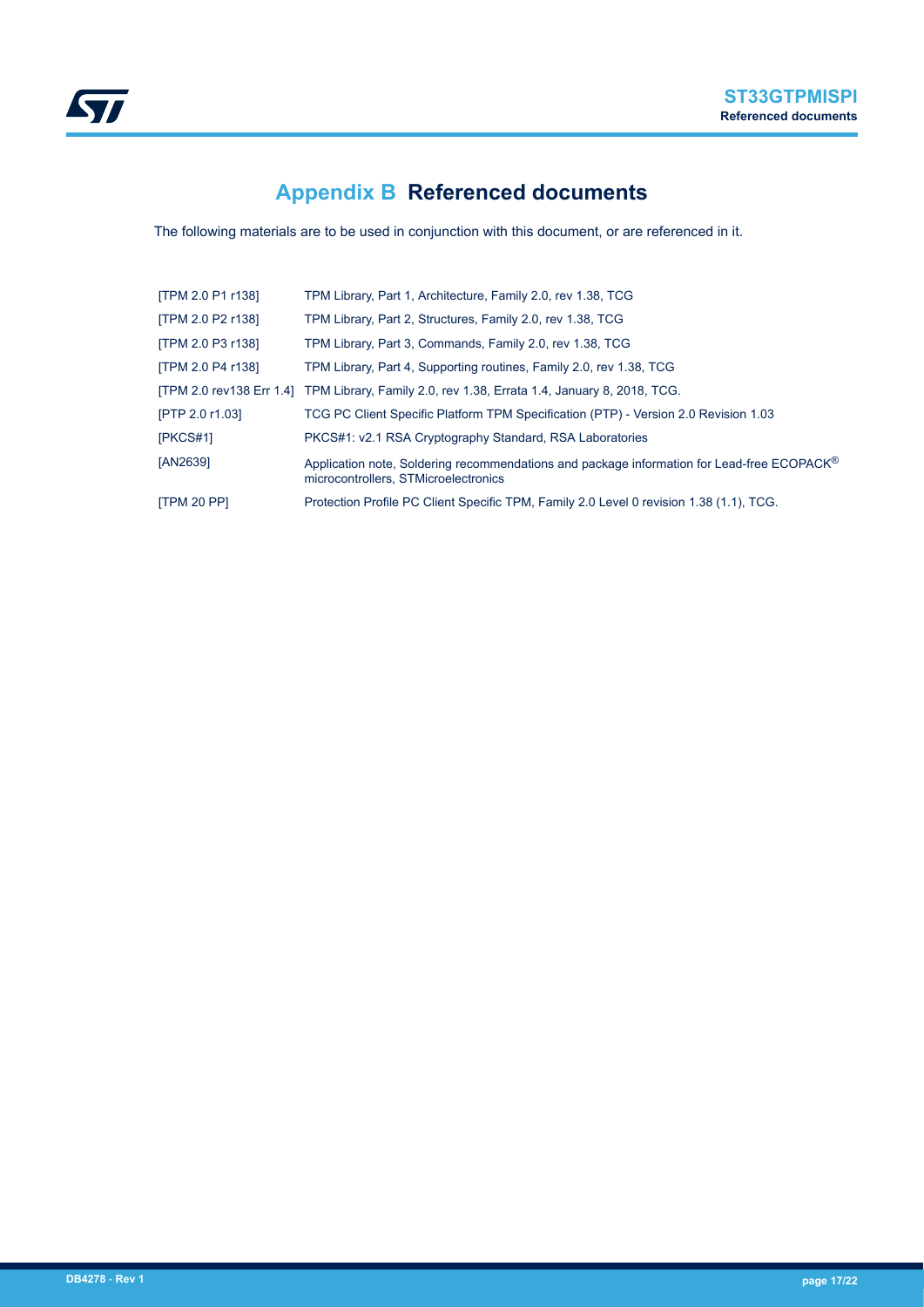# <span id="page-17-0"></span>**Revision history**

#### **Table 11. Document revision history**

| <b>Date</b> | <b>Version</b> | <b>Changes</b>   |
|-------------|----------------|------------------|
| 07-Sep-2020 |                | Initial release. |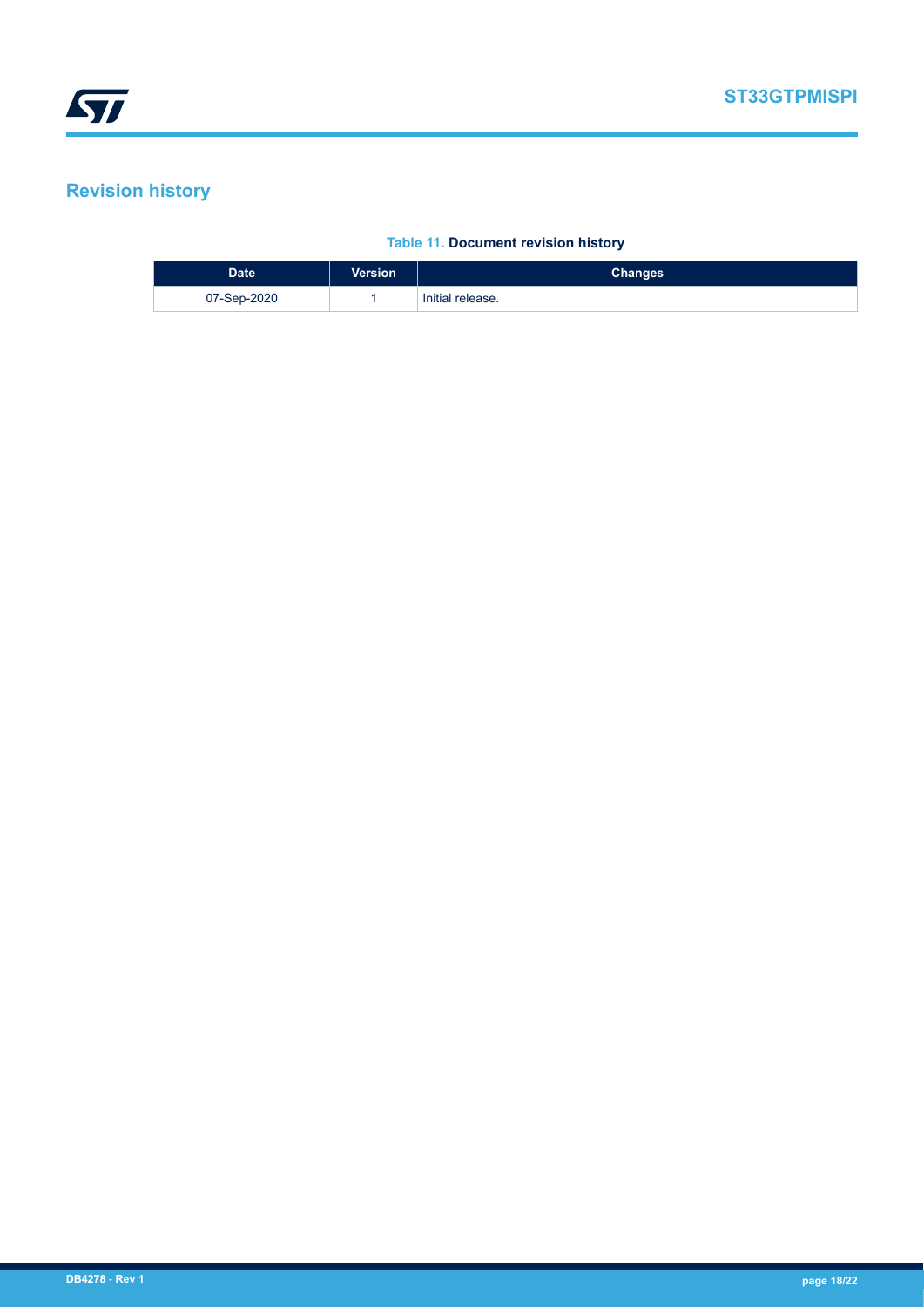

## **Contents**

|                         | 1.1               |  |
|-------------------------|-------------------|--|
|                         | 1.2               |  |
| $\mathbf{2}$            |                   |  |
| 3                       |                   |  |
|                         | 3.1               |  |
|                         | 3.2               |  |
| $\overline{\mathbf{4}}$ |                   |  |
|                         | 4.1               |  |
|                         | 4.2               |  |
|                         | 4.3               |  |
| 5                       |                   |  |
| 6                       |                   |  |
| 7                       |                   |  |
|                         |                   |  |
|                         | <b>Appendix B</b> |  |
|                         |                   |  |
|                         |                   |  |
|                         |                   |  |
|                         |                   |  |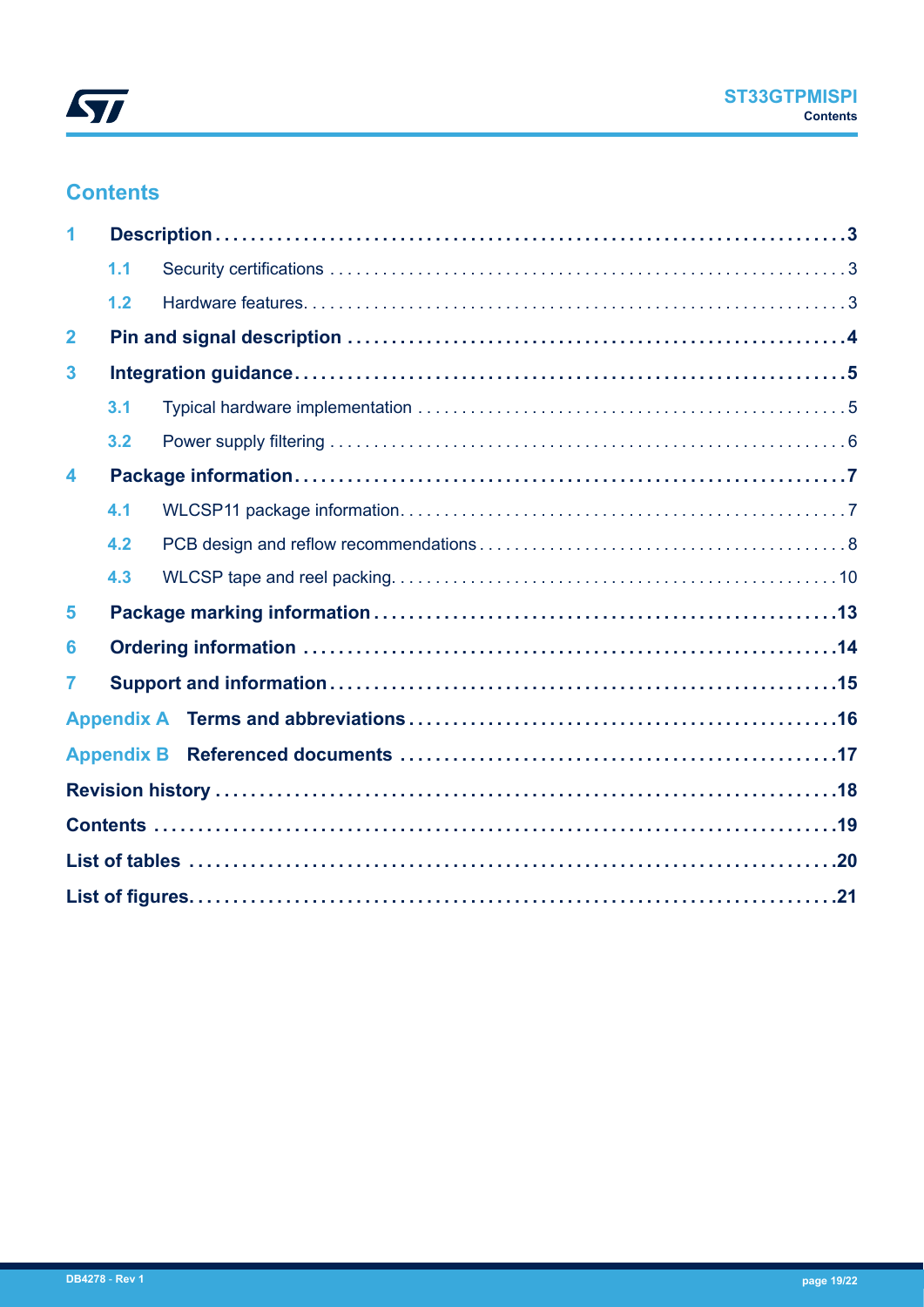<span id="page-19-0"></span>

# **List of tables**

| Table 1. |                                                                                                                |
|----------|----------------------------------------------------------------------------------------------------------------|
| Table 2. |                                                                                                                |
| Table 3. |                                                                                                                |
| Table 4. |                                                                                                                |
| Table 5. |                                                                                                                |
| Table 6. |                                                                                                                |
| Table 7. |                                                                                                                |
| Table 8. |                                                                                                                |
| Table 9. | Ordering information for products supporting firmware 0x00 0x03 0x01 0x01 (0x0003.0x0101) (3.257) preloaded in |
|          |                                                                                                                |
|          |                                                                                                                |
|          |                                                                                                                |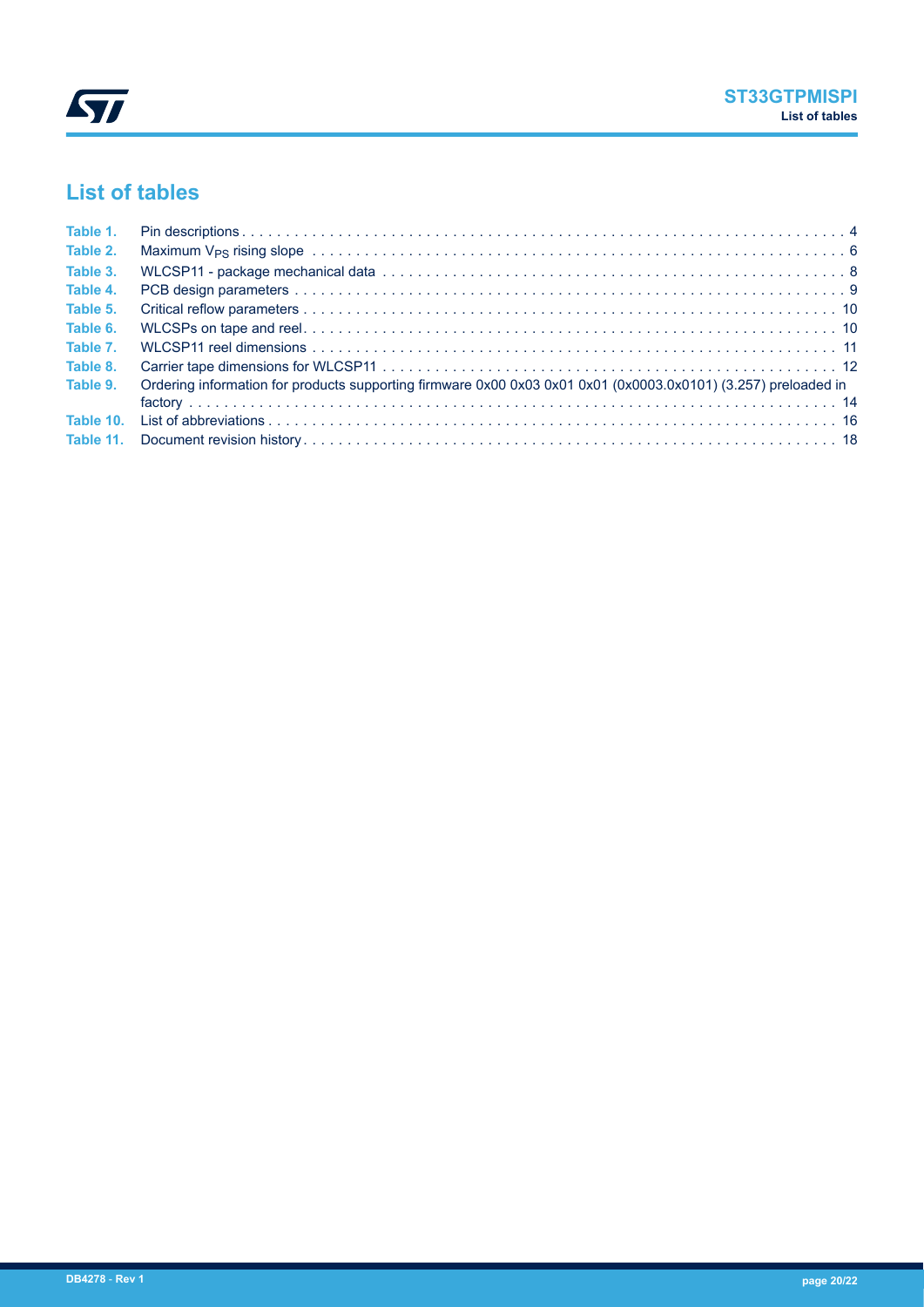<span id="page-20-0"></span>

# **List of figures**

| Figure 1.  |  |
|------------|--|
| Figure 2.  |  |
| Figure 3.  |  |
| Figure 4.  |  |
| Figure 5.  |  |
| Figure 6.  |  |
| Figure 7.  |  |
| Figure 8.  |  |
| Figure 9.  |  |
| Figure 10. |  |